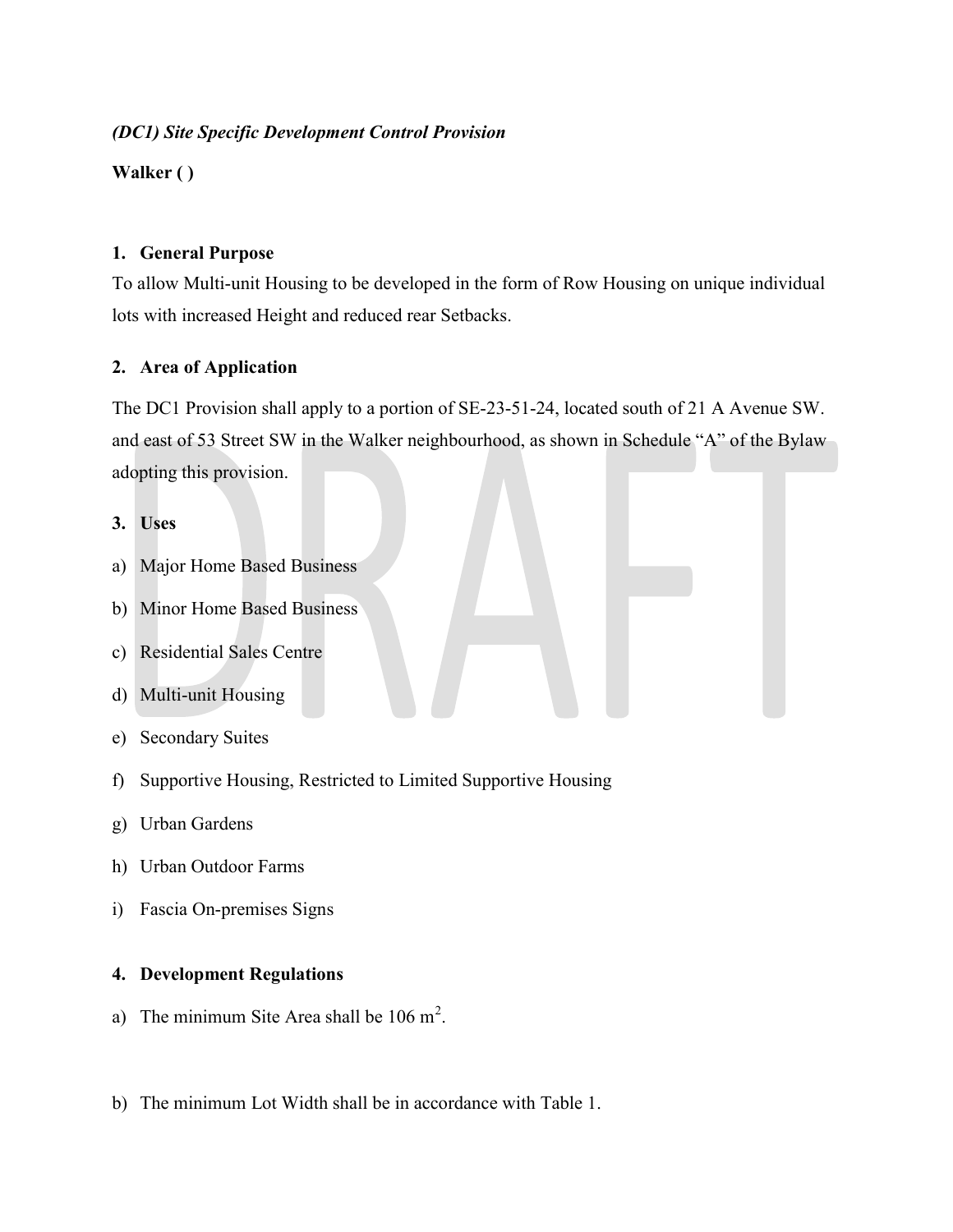| Table 1 Minimum Lot Width – Individual Lots |                                                                                               |                     |
|---------------------------------------------|-----------------------------------------------------------------------------------------------|---------------------|
| i.                                          | Row Housing – internal Dwelling                                                               | $4.2 \; \mathrm{m}$ |
| ii.                                         | Row Housing – end Dwelling                                                                    | 5.4 m               |
| iii.                                        | Row Housing – corner Dwelling, abutting<br>the flanking public roadway, other than a<br>Lane. | 6.7 <sub>m</sub>    |

- c) The minimum Site Depth shall be 30.0 m.
- d) The minimum Front Setback shall be 4.5 m, except that:
	- i. The minimum Front Setback to the corner cut for Corner Lots shall be 3.0 m, as show in the following illustration:



e) The minimum Rear Setback shall be 5.5 m, and 1.2 m for Accessory Buildings.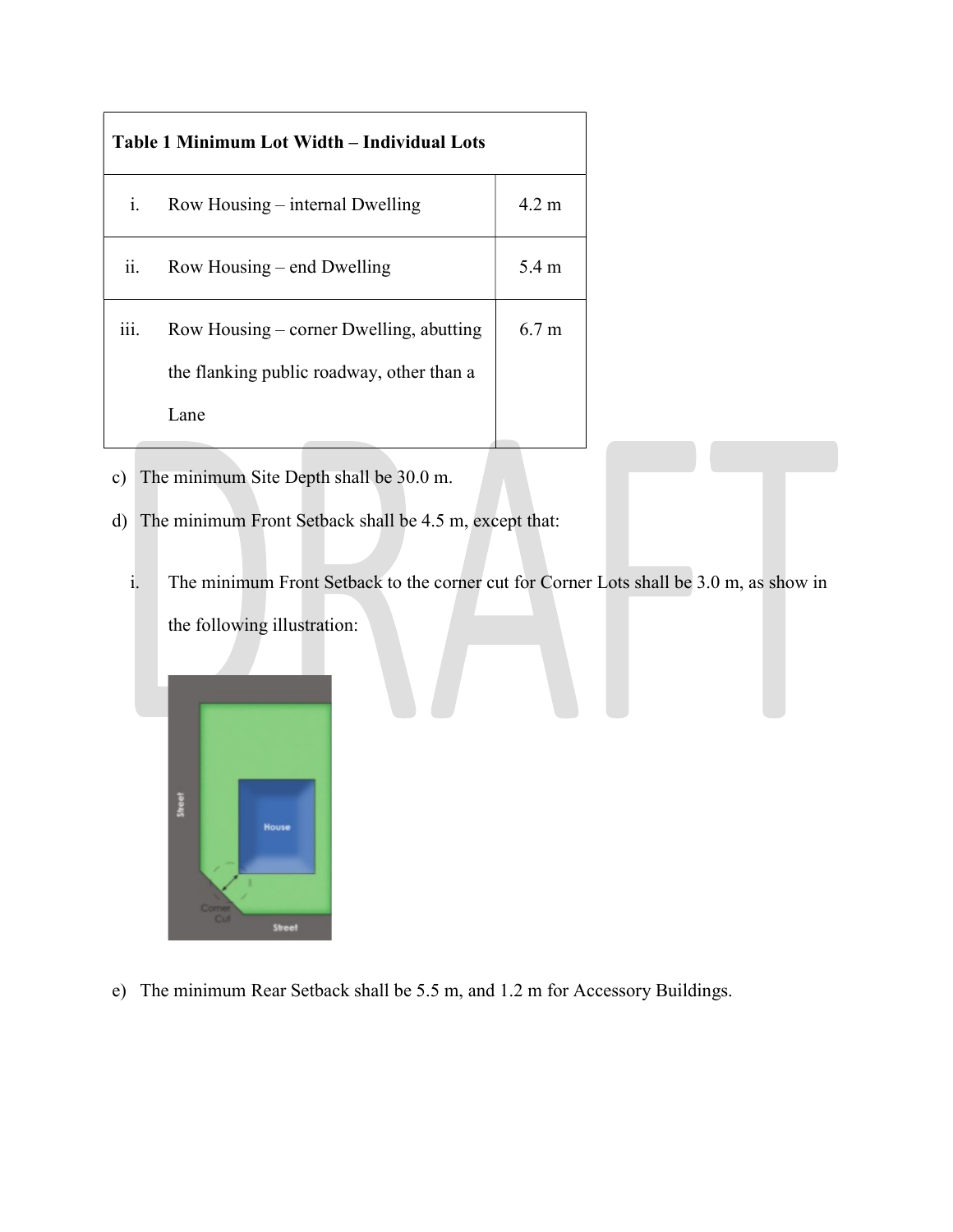- f) The minimum Side Setback shall be 1.2 m, except that on a Corner Site, the minimum Side Setback abutting the flanking public roadway, other than a Lane, shall be 2.4 m.
- g) The maximum total Site Coverage shall be in accordance with Table 2, inclusive of the attached Garage:

| Table 2 Maximum Site Coverage – Individual<br>Lots                                                   | <b>Principal building with</b><br>detached Garage |
|------------------------------------------------------------------------------------------------------|---------------------------------------------------|
| Row Housing – internal Dwelling                                                                      | 57%                                               |
| ii.<br>Row Housing – end Dwelling                                                                    | 48%                                               |
| iii.<br>Row Housing – corner Dwelling, abutting<br>the flanking public roadway, other than a<br>Lane | 40%                                               |

h) The maximum Height shall not exceed 13.0 m.

- i) Each Dwelling unit shall provide a minimum  $15.0 \text{ m}^2$  of private outdoor Amenity Area.
- j) Each Dwelling within Row Housing shall be individuals defined through a combination of architectural features that may include variations in the rooflines, projection or recession of the façade, porches or entrance features, building materials, or other treatments.
- k) On Corner Sites the façades of a principal building abutting the Front Lot Line and flanking Side Lot Line shall use consistent building materials and architectural features, and shall include features such as windows, doors, or porches.